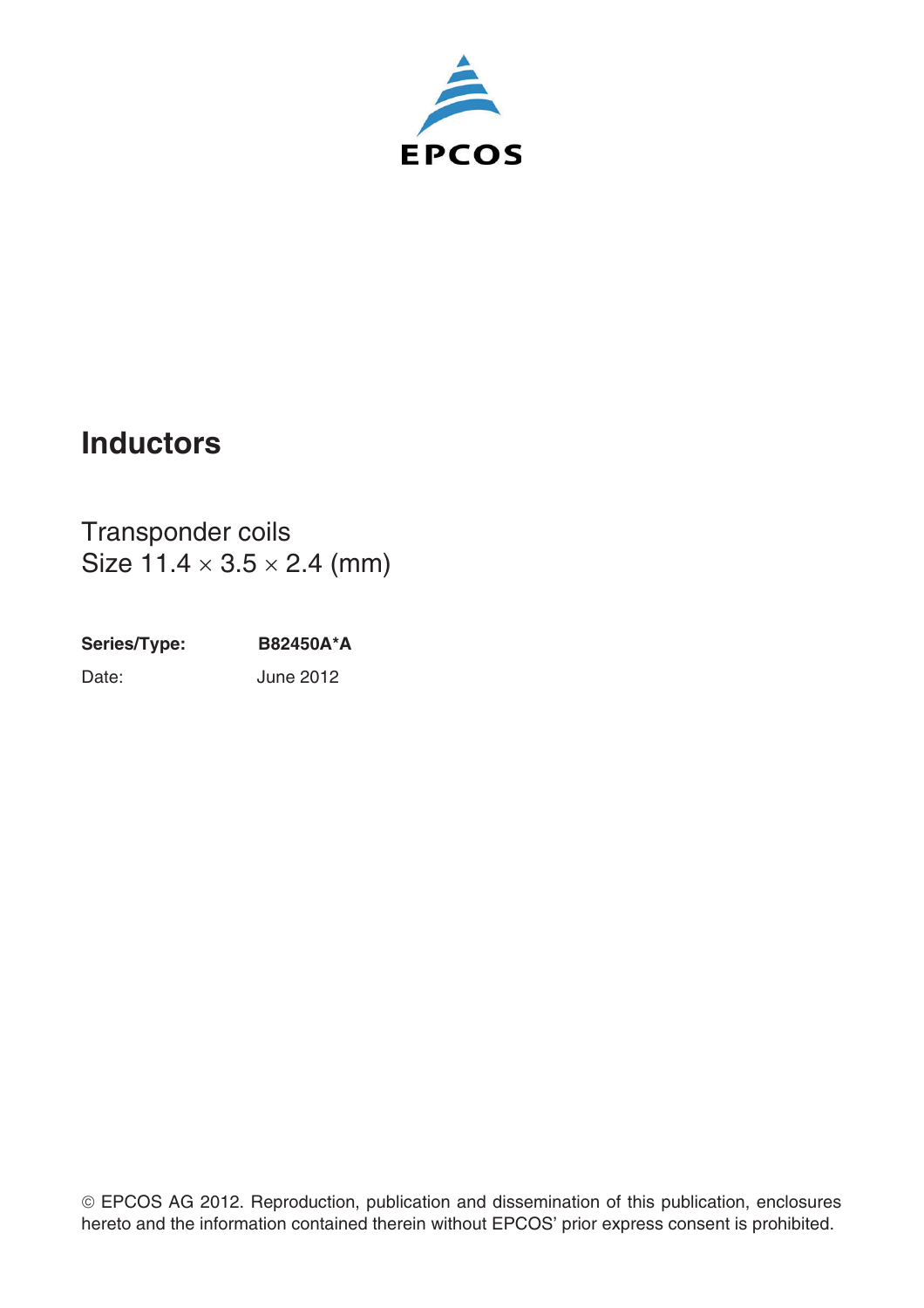### **Transponder coils B82450A\*A**

**Size 11.4 x 3.5 x 2.4 (mm)**

**Rated inductance 1 ... 7 mH**

# **Sensitivity 16 ... 51 mV/μT**

## **Construction**

- Ferrite core
- Winding: enamel copper wire welded to terminals
- Flame-retardant molding

### **Features**

- Robust construction for a high mechanical stability when exposed to shock, drop and bending tests
- Qualified to AEC-Q200
- High sensitivity
- Suitable for pick and place and AOI (Automatic Optical Inspection)
- Suitable for lead-free reflow soldering as referenced in JEDEC J-STD 020D
- RoHS-compatible

# **Applications**

- Car access systems
	- immobilizer
	- PEPS (Passive Entry, Passive Start)
- TPMS (Tire Pressure Monitoring Systems)

### **Terminals**

- Base material CuSn6
- Layer composition Ni, Sn (lead-free)
- Electro-plated

### **Marking**

- Marking on component: Manufacturer, L value (nH, coded), letter "A", date of manufacture (YWWD), last five digits of lot number, internal information
- Minimum data on reel: Manufacturer, ordering code, L value, quantity, date of packing

### **Delivery mode and packing unit**

- 24-mm blister tape, wound on 330-mm  $\emptyset$  reel
- Packing unit: 2500 pcs./reel



**SMD** 

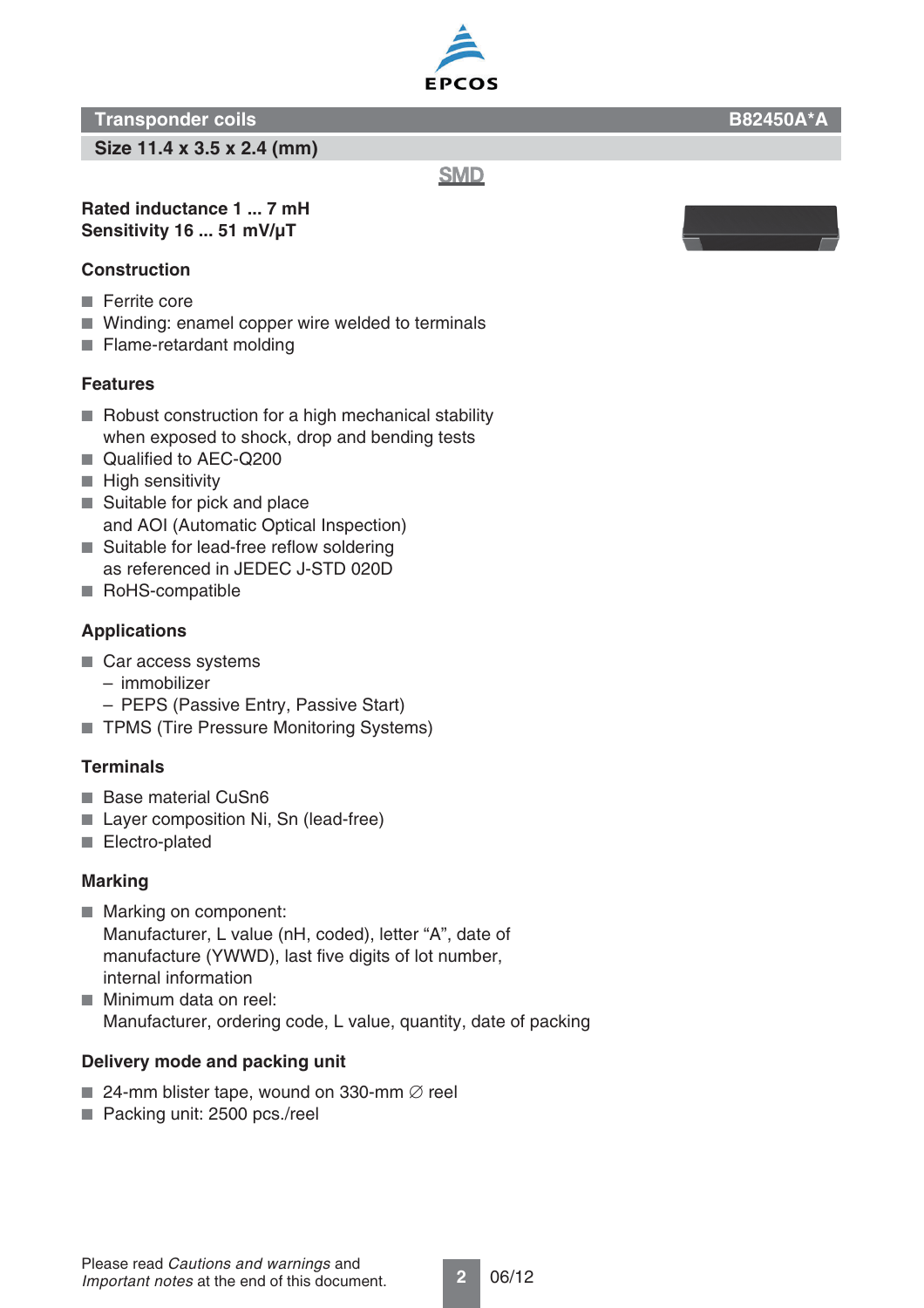

**Transponder coils B82450A\*A** 

**Size 11.4 x 3.5 x 2.4 (mm)**

**SMD** 

#### **Dimensional drawing and layout recommendation**



1) Soldering area

IND0636-Q-E

Dimensions in mm

#### **Taping and packing**

Blister tape **Reel** 





Dimensions in mm

12.2 8.4  $\frac{1}{\sqrt{2}}$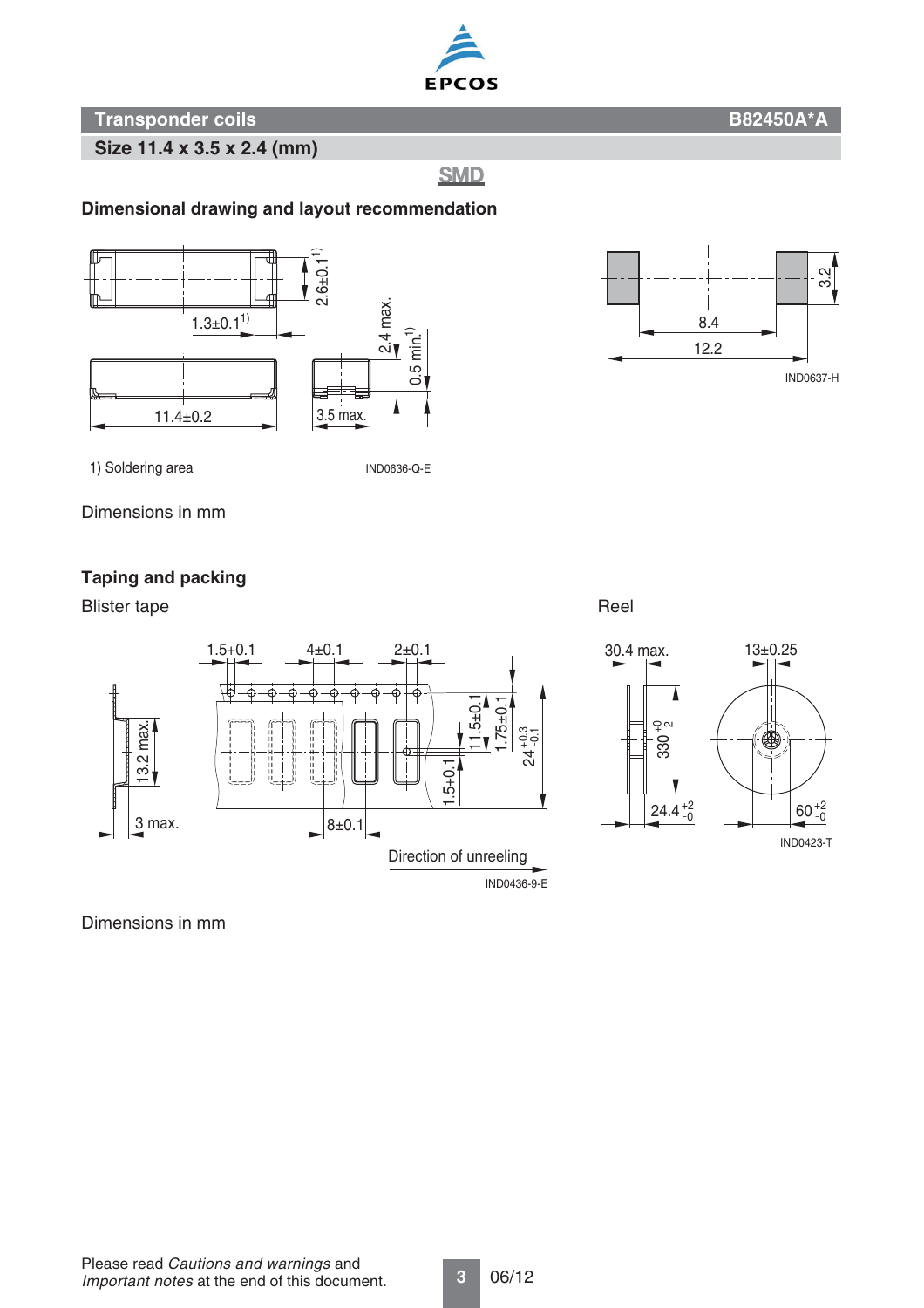

## **Transponder coils B82450A\*A**

**Size 11.4 x 3.5 x 2.4 (mm)**

**SMD** 

#### **Technical data and measuring conditions**

| Rated inductance $L_B$               | Measured with Agilent 4294A and test fixture Agilent 16034<br>at frequency $f_1$ , RMS voltage 500 mV, +20 $^{\circ}$ C |  |  |  |
|--------------------------------------|-------------------------------------------------------------------------------------------------------------------------|--|--|--|
| $Q$ factor $Q_{min}$                 | Measured with Agilent 4294A and test fixture Agilent 16034<br>at frequency $f_O$ , RMS voltage 500 mV, +20 °C           |  |  |  |
| Sensitivity S <sub>tvp</sub>         | Measured with Helmholtz coil test setup at 125 kHz                                                                      |  |  |  |
| Resonance frequency f <sub>res</sub> | Measuring with network analyzer Agilent 8753D, +20 °C                                                                   |  |  |  |
| DC resistance $R_{\text{max}}$       | Measured at $+20$ °C                                                                                                    |  |  |  |
| Solderability (lead-free)            | Sn95.5Ag3.8Cu0.7: +(245 $\pm$ 5) °C, 3 s<br>Wetting of soldering area $\geq 90\%$<br>(based on IEC 60068-2-58)          |  |  |  |
| Resistance to soldering heat         | +260 °C, 40 s (as referenced in JEDEC J-STD 020D)                                                                       |  |  |  |
| Climatic category                    | 40/125/56 (to IEC 60068-1)                                                                                              |  |  |  |
| Storage conditions                   | Mounted: $-40 °C  +125 °C$<br>Packaged: $-25$ °C  +40 °C, $\leq$ 75% RH                                                 |  |  |  |
| Weight                               | Approx. 0.32 g                                                                                                          |  |  |  |

#### **Characteristics and ordering codes**

| $L_{\rm R}$ | tolerance | $f_L$ , $f_Q$ | $\mathsf{Q}_{\mathsf{min}}$ | l $\mathbf{S}_{\mathsf{typ}}$<br>mV | <sup>'</sup> res | Ordering code   |
|-------------|-----------|---------------|-----------------------------|-------------------------------------|------------------|-----------------|
| mH          |           | kHz           |                             | $\mu$ T                             | <b>MHz</b>       |                 |
| 1.0         | $\pm 3\%$ | 125           | 40                          | 16                                  | > 3.5            | B82450A1004A000 |
| 2.36        |           | 125           | 50                          | 30                                  | > 2.0            | B82450A2364A000 |
| 4.9         |           | 125           | 40                          | 41                                  | > 1.2            | B82450A4904A000 |
| 7.0         |           | 125           | 40                          | 51                                  | >1.1             | B82450A7004A000 |

Characteristics and ordering codes for other L values available on request.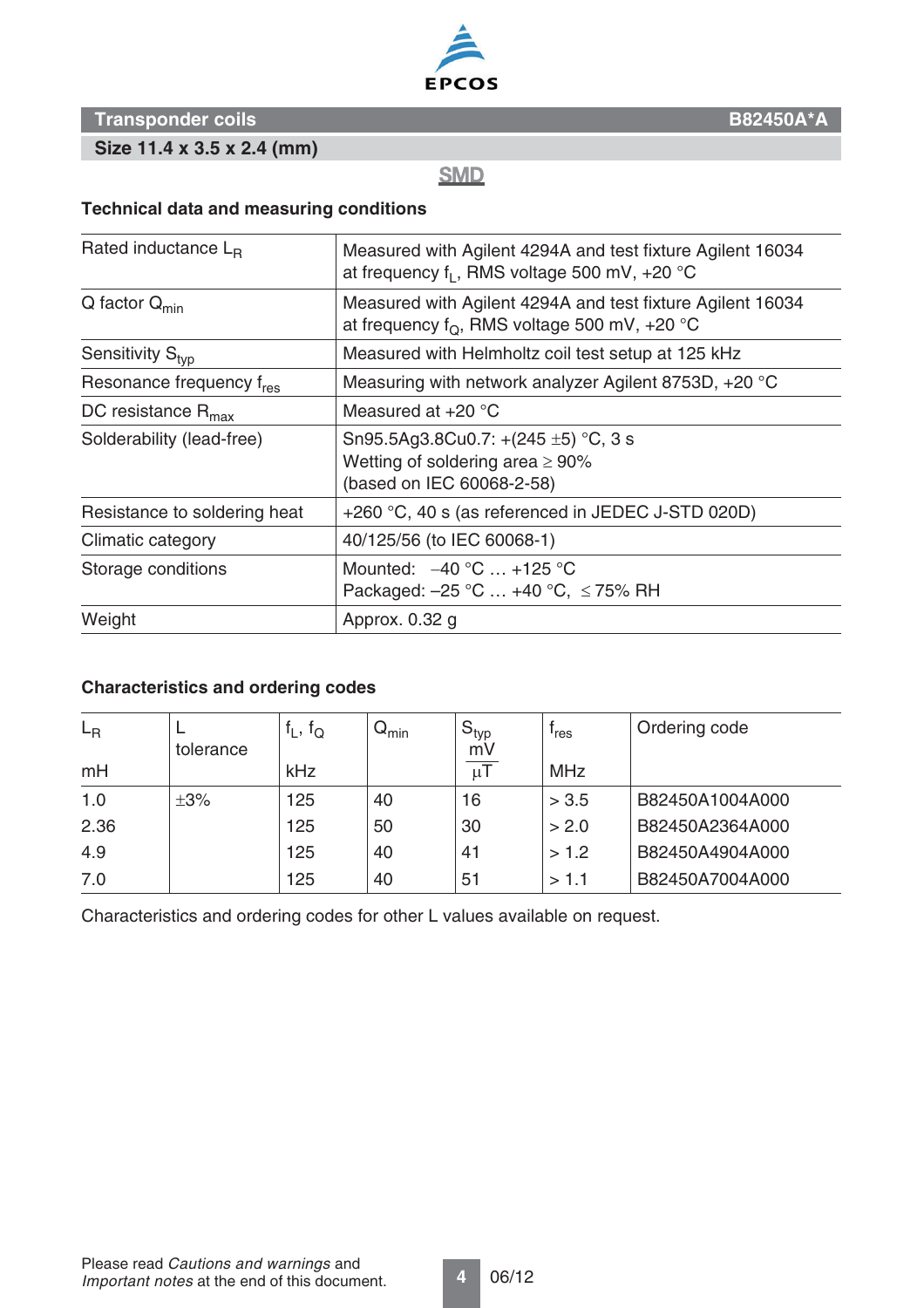

**Cautions and warnings**

- Please note the recommendations in our Inductors data book (latest edition) and in the data sheets.
	- Particular attention should be paid to the derating curves given there.
	- The soldering conditions should also be observed. Temperatures quoted in relation to wave soldering refer to the pin, not the housing.
- If the components are to be washed varnished it is necessary to check whether the washing varnish agent that is used has a negative effect on the wire insulation, any plastics that are used, or on glued joints. In particular, it is possible for washing varnish agent residues to have a negative effect in the long-term on wire insulation.

Washing processes may damage the product due to the possible static or cyclic mechanical loads (e.g. ultrasonic cleaning). They may cause cracks to develop on the product and its parts, which might lead to reduced reliability or lifetime.

- The following points must be observed if the components are potted in customer applications:
	- Many potting materials shrink as they harden. They therefore exert a pressure on the plastic housing or core. This pressure can have a deleterious effect on electrical properties, and in extreme cases can damage the core or plastic housing mechanically.
	- It is necessary to check whether the potting material used attacks or destroys the wire insulation, plastics or glue.
	- The effect of the potting material can change the high-frequency behaviour of the components.
- Ferrites are sensitive to direct impact. This can cause the core material to flake, or lead to breakage of the core.
- Even for customer-specific products, conclusive validation of the component in the circuit can only be carried out by the customer.